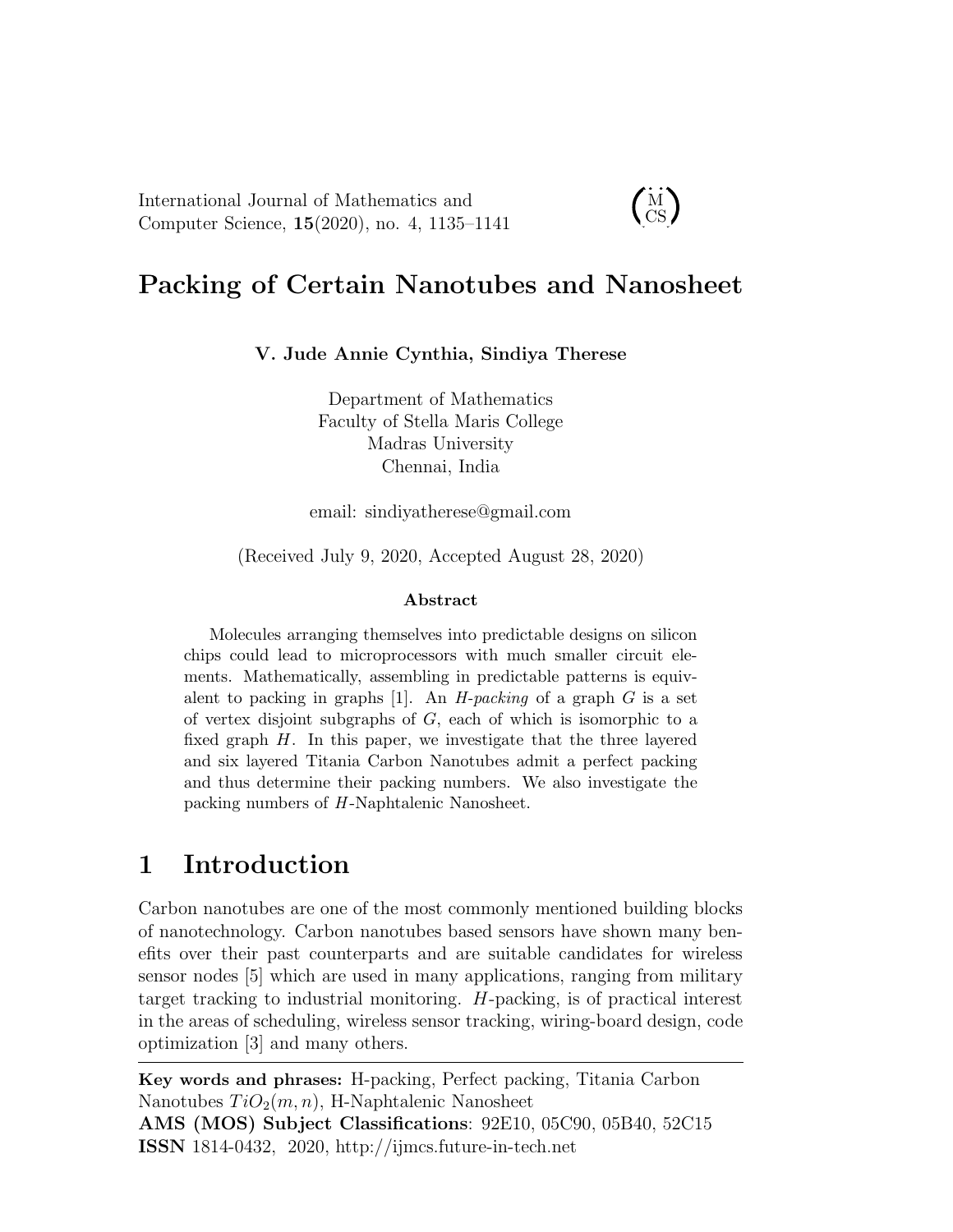**Definition 1.1.** [2] An H−packing of a graph G is a set of vertex disjoint subgraphs of G, each of which is isomorphic to a fixed graph H. The maximum number of vertex disjoint copies of H in G is called the packing number and is denoted by  $\lambda(G, H)$ .

Determining the maximum  $\lambda(G, H)$  is called the maximum H-packing problem in G. The vertices belonging to the subgraph H of an H−packing are said to be saturated by the H−packing and the other vertices are said to be unsaturated. A packing that saturates every vertex of G is said to be a perfect packing.

### 2 Titania Nanotubes

Titania,  $TiO<sub>2</sub>$ , attracts considerable technological interest due to its unique properties in biology, optics, electronics, and photo-chemistry. Titanium nanotubes have been observed in two types of morphologies: single-walled titanium (SW  $TiO_2$ ) nanotubes and multi-walled (MW  $TiO_2$ ) nanotubes.



Figure 1:  $TNT_3[m, n]$ 

In the three-layered titania nanotube  $TNT_3[m, n]$ , m and n represent the number of titanium atoms in each row and column, respectively (Figure 1). The six as expressed singlewalled titania nanotube  $TNT_6[m, n]$ , m denotes the number of octagons in a column and  $n$  denotes the number of octagons in a row (figure 2). Black dots correspond to titanium atoms, whereas white dots correspond to oxygen atoms, and edges represent bonds [4].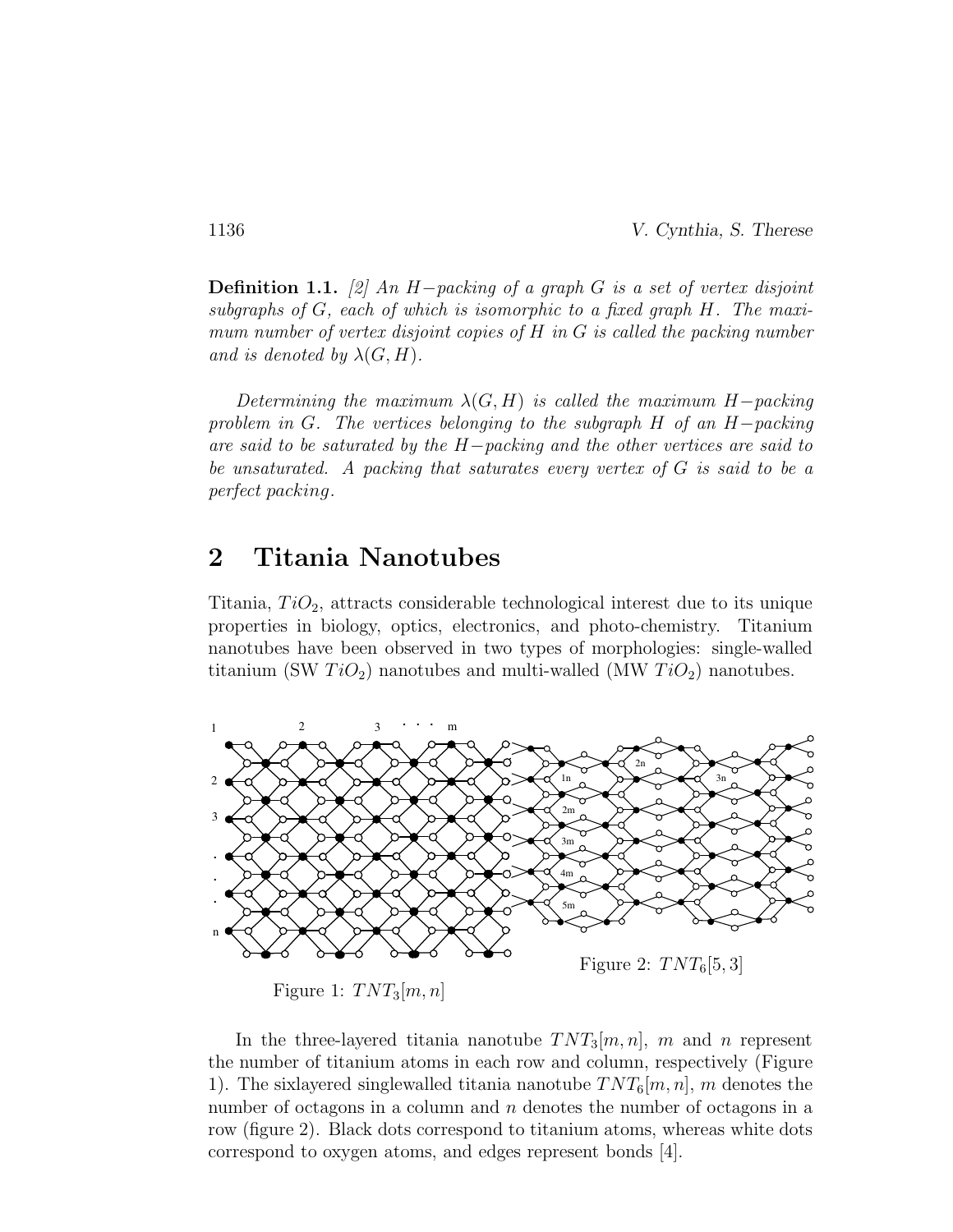#### 2.1 Packing with  $P_3$

**Theorem 2.1.** The three layered titania nanotube  $TNT_3[m, n]$  admits a perfect H-packing with 2mn copies of H, where  $H \simeq P_3$  for all  $m \geq 2$ ,  $n \geq 2$ .

*Proof.* The three layered titania nanotube  $TNT_3[m, n]$  has 6mn vertices where  $m$  and  $n$  represent the number of titanium atoms in each row and column, respectively (See figure 1). A single molecule of titanium dioxide consists of one atom of titanium bonded with two atoms of oxygen on either sides. In graph theoretical terms this arrangement of oxygen-titanium-oxygen corresponds to a path  $P_3$  on 3 vertices.  $TNT_3[m, n]$  can be decomposed into  $6mn$ copies of  $P_3$  each corresponding to an horizontal arrangement of  $O-$ 3  $Ti-O.$  Due to the structural arrangement of  $TNT_3[m, n]$  and since the total number of vertices is  $6mn$ , a multiple of 3, it admits a perfect packing with  $P_3$  and  $\lambda(TNT_3[m, n], P_3) = 2mn$  for all  $m \geq 2$ ,  $n \geq 2$ . □

**Theorem 2.2.** The six layered titania nanotube  $TNT_6[m, n]$ ,  $m \geq 2$ ,  $n \geq 2$ admits a perfect H-packing with  $2(m + 1)(n + 1)$  copies of H when  $n \equiv$ 1 (mod 2), where  $H \simeq P_3$ .

*Proof.* The six layered titania nanotube  $TNT_6[m, n]$  has  $6(m + 1)(n + 1)$ vertices, where  $m$  denotes the number of octagons in a column and  $n$  denotes the number of octagons in a row. The structural arrangement of  $TNT_6[m, n]$ nanotube consist of  $n + 1$  alternating strips of A and B (figure 3) linked by  $m+1$  pairs of oxygen atoms between each of the strips forming parallelograms alternating with octagons.

The strip A consists of a series of parallelograms arranged sequentially in which each parallelogram alternates with its mirror image. In strip A consider the diagonal lines  $\alpha$  drawn across only the parallelograms arranged in the same direction aligning with the first. Strip  $B$  is the mirror image of strip A and let the diagonal lines of the corresponding parallelograms be called as  $\beta$ .

In  $TNT_6[m, n]$  nanotube structure every pair of titanium atoms are either joined by an  $\alpha$  line or a  $\beta$  line. Now with the titanium atom at the centre consider the path  $P_3$  formed by adjoining two oxygen atoms from its either sides as shown in figure 4. This completely decomposes the  $TNT_6[m, n]$ nanotube structure into  $2(m + 1)(n + 1)$  number of copies of H. Hence  $\lambda(TNT_6[m, n], P_3) = 2(m+1)(n+1)$  for all  $m \ge 2$ ,  $n \ge 2$  and  $n \equiv 1 \pmod{2}$ .  $\Box$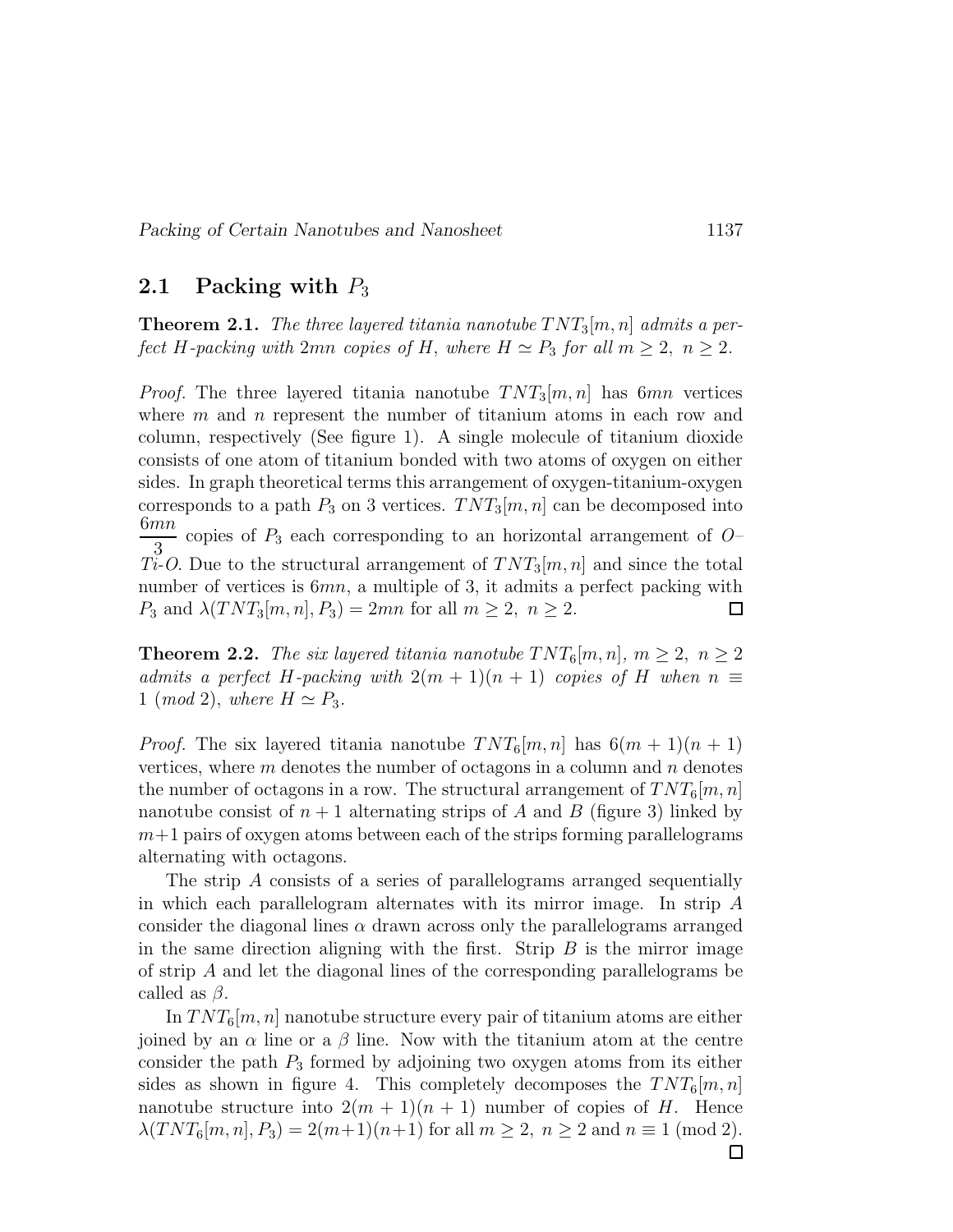

Figure 4:  $P_3$  packing of  $TNT_6[5,3]$ 

### 2.2 Packing with Y tree

The Y tree is an acyclic connected graph on six vertices as given in figure 5.





Figure 6: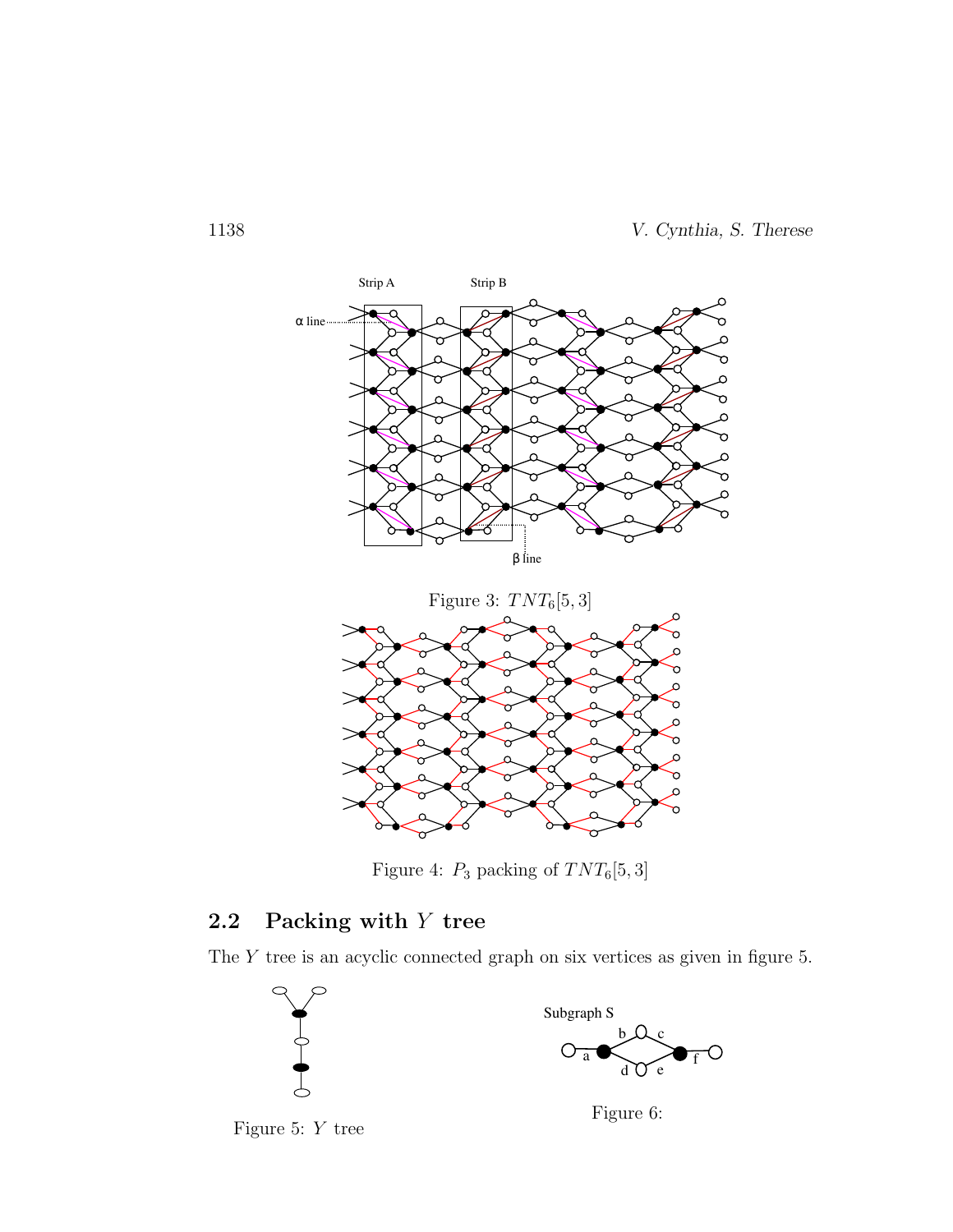Packing of Certain Nanotubes and Nanosheet 1139

**Theorem 2.3.** The six layered titania nanotube  $TNT_6[m, n]$ ,  $m \geq 2$ ,  $n \geq$ 2 admits a perfect H-packing with  $(m + 1)(n + 1)$  copies of H when  $n \equiv$ 1 (mod 2), where  $H \simeq Y$  tree.

*Proof.* In  $TNT_6[m, n]$ , consider the  $OTiO-O-TiO$  structural arrangement given by figure 6 and call it as graph S say. The entire padding of  $TNT_6[m, n]$ consist  $(m+1)(n+1)$  number of such graphical structures S joined together by pairs of acute and obtuse parallel lines or chemical bonds. In the subgraph S of  $TNT_6[m, n]$ , removing any of the edges b, c, d or e results in the graph  $H \simeq Y$  tree. This demonstrates that the  $TNT_6[m, n]$  nanotube structure admits a perfect H-packing with  $(m + 1)(n + 1)$  copies of H when  $n \equiv$ 1 (mod 2).  $\Box$ 

#### 2.3 Packing with Octagons  $C_8$

**Theorem 2.4.** Let  $G \simeq TNT_6[m,n], m \geq 2, n \geq 2$  and  $H \simeq C_8$ . Then for  $n \equiv 1 \pmod{2}$ 

$$
\lambda(G, H) = \begin{cases} (n+1)(\lfloor m/2 \rfloor) & m \equiv 0 \pmod{2} \\ (n+1)(\lfloor m/2 \rfloor + 1) & m \equiv 1 \pmod{2} \end{cases}
$$

*Proof.* The six layered titania nanotube  $TNT_6[m, n]$  has  $m(n + 1)$  octagons, where  $m$  denotes the number of octagons in a column and  $n$  denotes the number of octagons in a row and the tube formation yields one more octagon in each row. Each octagons in the  $i^{th}$  row  $(1 \leq i \leq m)$  shares two vertices with the octagon in the  $(i - 1)^{th}$  row and two vertices with the octagon in the  $(i + 1)^{th}$  row and for octagons in the first and  $m^{th}$  row shares only two vertices with the octagons in the next and previous rows respectively. Hence, perfect packing of  $TNT_6[m, n]$  with  $C_8$  is not possible.

Case 1:  $m \equiv 0 \pmod{2}$ 

When  $m \equiv 0 \pmod{2}$ , there is an even number of rows in the nanotube with  $n + 1$  number of octagons in each row. Now pack the octagons in the odd rows starting from first to the  $(m-1)^{th}$  row which gives a total of  $\lfloor \frac{m}{2} \rfloor$ 2  $\, \mid \, \mathrm{odd}$ rows. Hence, the total numbers of octagons packed out of  $m(n+1)$  octagons are ⌊ m 2  $\lfloor (n+1) \rfloor$  and the total number of saturated vertices are 8 $\lfloor$  $\acute{m}$ 2  $\lfloor (n+1) \rfloor$ . Therefore  $\lambda(G, H) = (n + 1)(\lfloor$ m 2 ) for  $m \equiv 0 \pmod{2}$ .

Case 2:  $m \equiv 1 \pmod{2}$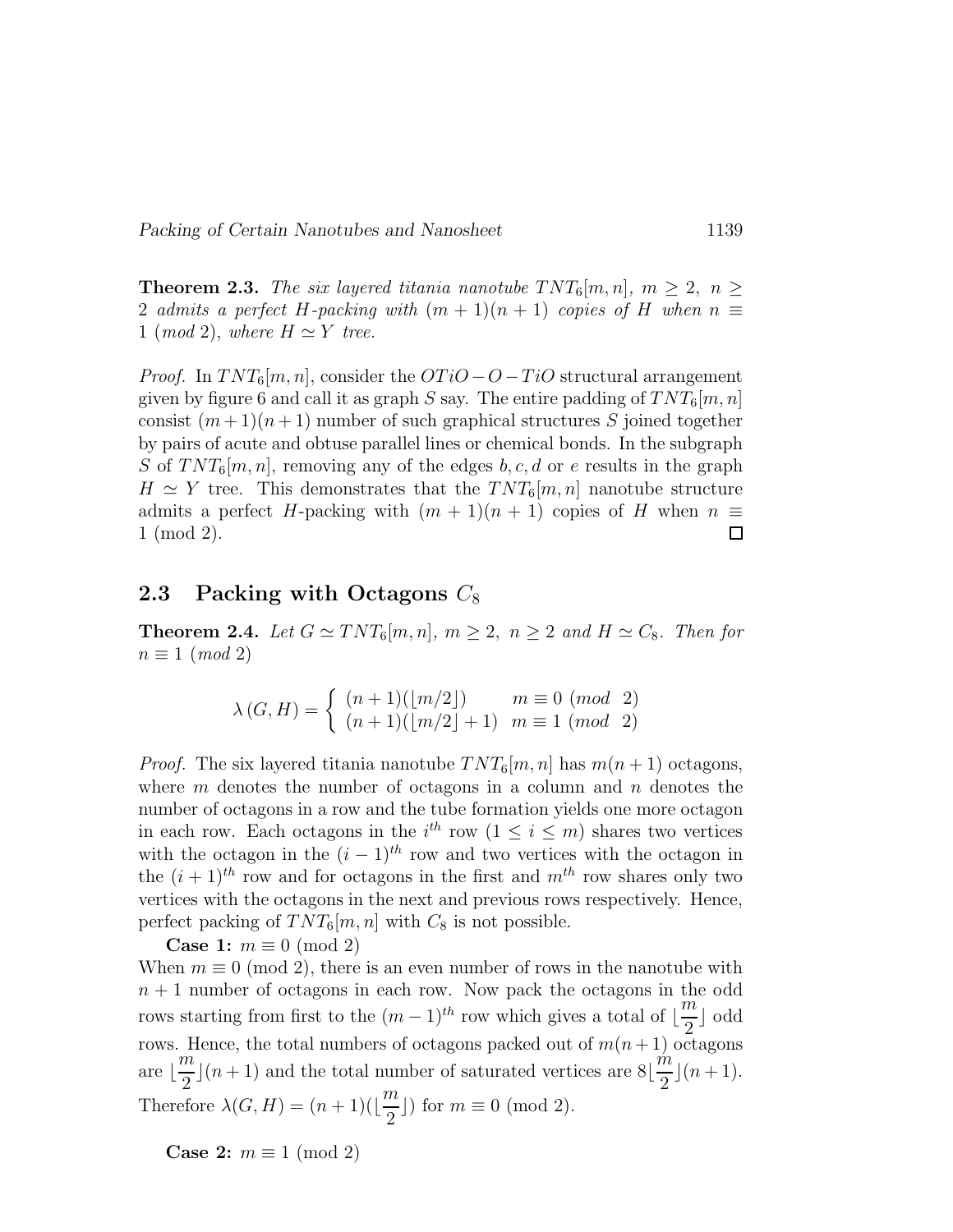When  $m \equiv 1 \pmod{2}$ , there is odd number of rows in the nanotube with  $n + 1$  number of octagons in each row. Now pack the octagons in the odd rows starting from first to the  $m^{th}$  row which gives a total of  $\left\lfloor \frac{m}{2} \right\rfloor$  $]+1$ 2 odd rows. Hence, the total numbers of octagons packed out of  $m(n + 1)$  $\overline{m}$ octagons are ( $\lfloor$  $\pm 1(n+1)$  and the total number of saturated vertices are 2 m m 8(⌊  $\vert +1(n+1)$ . Therefore  $\lambda(G, H) = (n+1)(\vert$  $\rfloor + 1)$  for  $m \equiv 1 \pmod{2}$ . 2 2  $\Box$ 

## 3 H-Naphtalenic Nanosheet (2n, 2m)

A H-Naphtalenic Nanosheet $[2m,2n]$  is a trivalent decoration made by alternating squares  $C_4$ , pair of hexagons  $C_6$  and octagons  $C_8$  and it is a bi-regular graph with m number of rows and n number of columns. The  $H$ -Naphtalenic Nanosheet $[2m,2n]$  has  $10mn$  vertices [6].

#### 3.1 Packing with Pentane  $(P_5)$

**Theorem 3.1.** The H-Naphtalenic Nanosheet(2n, 2m) admits a perfect Hpacking with 2mn copies of n-pentane( $P_5$ ) for all values of m and n.

*Proof.* For  $m = 1$  and  $n = 1$  the H-Naphtalenic Nanosheet [2,2] consist of a single pair of hexagon with 10 vertices. Hence the 10mn vertices of the H-Naphtalenic Nanosheet $[2m,2n]$  is contributed by the n pair of hexagons in each of the  $m$  rows joined together by vertical and horizontal pairs of edges or chemical bonds. This proves that if we have to ascertain that the H-Naphtalenic Nanosheet $(2n, 2m)$  admits a perfect H-packing with  $2mn$ copies of n-pentane( $P_5$ ) for all values of m and n, it is sufficient to show that the H-Naphtalenic Nanosheet $[2,2]$  admits a perfect H-packing with 2 copies of *n*-pentane( $P_5$ ).

The H-Naphtalenic nanosheet  $(2,2)$  can be split into two pairs of *n*-pentane when the three vertical edges that bonds them are eliminated. Generalizing this for all values of m and n, the H-Naphtalenic Nanosheet $(2n, 2m)$  can be split into  $2mn$  pairs of *n*-pentane when the all the vertical and horizontal edges that bonds them are eliminated. Hence, if  $G \simeq H$ -Naphtalenic Nanosheet $(2n, 2m)$  and  $H \simeq P_5$ , then  $\lambda(G, H) = 2mn$  for all  $m \geq 1, n \geq 1$ .